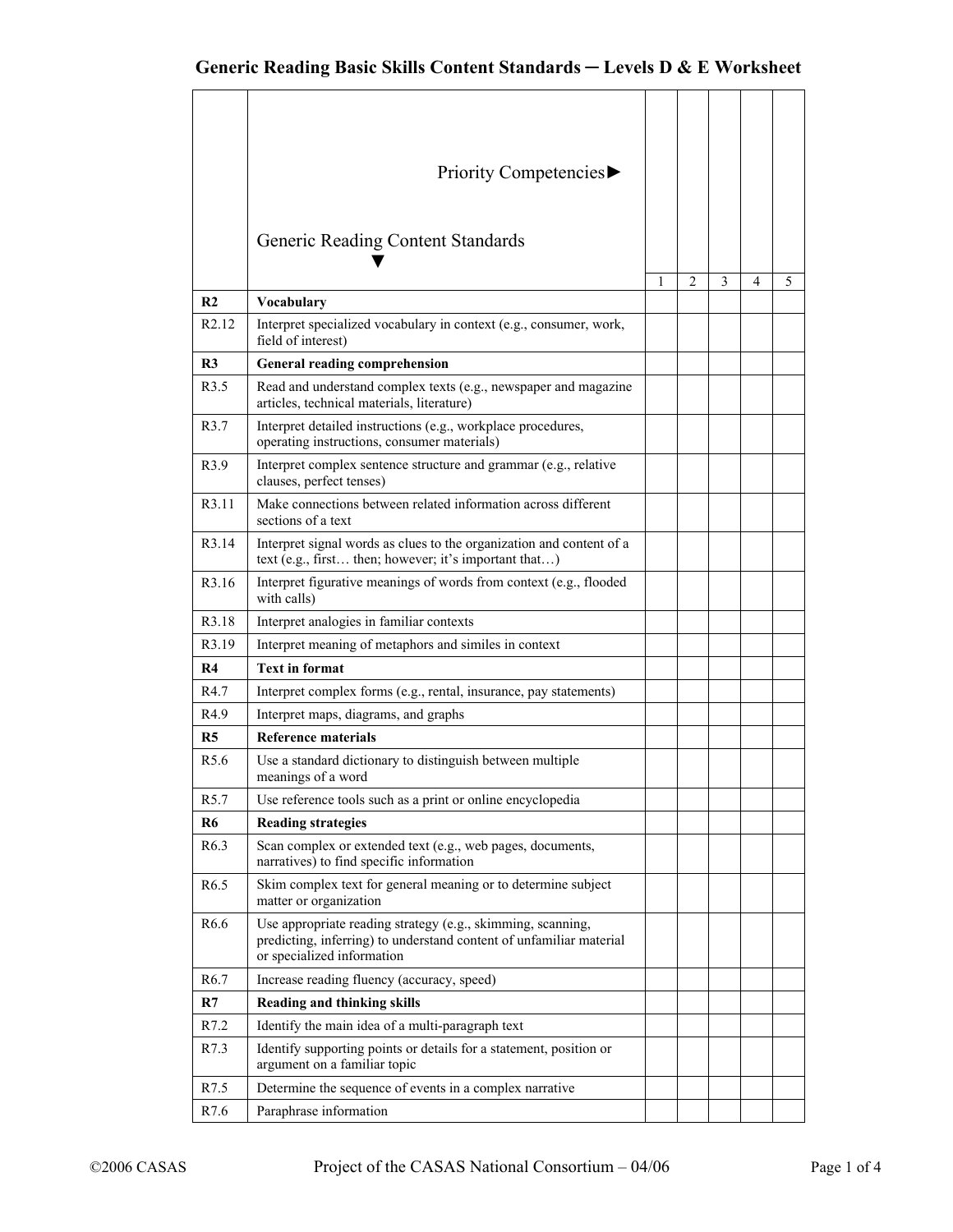|                  | Priority Competencies<br>Generic Reading Content Standards                                                                                                                                                                                                                                                                                                                |                |   |   |   |
|------------------|---------------------------------------------------------------------------------------------------------------------------------------------------------------------------------------------------------------------------------------------------------------------------------------------------------------------------------------------------------------------------|----------------|---|---|---|
| R7.7             | Summarize a text                                                                                                                                                                                                                                                                                                                                                          | $\overline{c}$ | 3 | 4 | 5 |
| R7.9             | Make inferences and draw conclusions from complex text                                                                                                                                                                                                                                                                                                                    |                |   |   |   |
| R7.11            | Identify the writer, audience, and purpose of a text                                                                                                                                                                                                                                                                                                                      |                |   |   |   |
| R7.12            | Determine a writer's point of view                                                                                                                                                                                                                                                                                                                                        |                |   |   |   |
| R7.13            | Compare related information from various sources (e.g., consumer<br>ads)                                                                                                                                                                                                                                                                                                  |                |   |   |   |
| R7.14            | Verify and clarify facts in written information (e.g., advertising<br>claims)                                                                                                                                                                                                                                                                                             |                |   |   |   |
| R8               | <b>Academic-oriented skills</b>                                                                                                                                                                                                                                                                                                                                           |                |   |   |   |
| R8.1             | Critique the logic of functional documents by examining the<br>sequence of information and procedures in anticipation of possible<br>reader misunderstandings                                                                                                                                                                                                             |                |   |   |   |
| R8.2             | Analyze both the features and the rhetorical devices of different<br>types of public documents (e.g., policy statements, speeches,<br>debates, platforms) and the way in which authors use those features<br>and devices)                                                                                                                                                 |                |   |   |   |
| R8.3             | Critique the power, validity, and truthfulness of arguments set forth<br>in public documents; their appeal to both friendly and hostile<br>audiences; and the extent to which the arguments anticipate and<br>address reader concerns and counterclaims (e.g., appeal to reason,<br>to authority, to pathos and emotion)                                                  |                |   |   |   |
| R <sub>8.4</sub> | Generate relevant questions about readings on issues that can be<br>researched                                                                                                                                                                                                                                                                                            |                |   |   |   |
| R <sub>8.5</sub> | Prepare a bibliography of reference materials for a report using a<br>variety of consumer, workplace, and public documents                                                                                                                                                                                                                                                |                |   |   |   |
| R8.6             | Extend ideas presented in primary or secondary sources through<br>original analysis, evaluation, and elaboration                                                                                                                                                                                                                                                          |                |   |   |   |
| R8.7             | Make warranted and reasonable assertions about the author's<br>arguments by using elements of the text to defend and clarify<br>interpretations                                                                                                                                                                                                                           |                |   |   |   |
| R8.8             | Evaluate the credibility of an author's argument or defense of a<br>claim by critiquing the relationship between generalizations and<br>evidence, the comprehensiveness of evidence, and the way in<br>which the author's intent affects the structure and tone of the text<br>(e.g., professional journals, editorials, political speeches, primary<br>source materials) |                |   |   |   |
| R8.9             | Analyze an author's implicit and explicit philosophical<br>assumptions and beliefs about a subject                                                                                                                                                                                                                                                                        |                |   |   |   |
| R8.10            | Synthesize the content from several sources or works by a single<br>author dealing with a single issue; paraphrase the ideas and connect<br>them to other sources and related topics to demonstrate<br>comprehension                                                                                                                                                      |                |   |   |   |
| R8.11            | Analyze the way in which clarity of meaning is affected by the<br>patterns of organization, hierarchical structures, repetition of the<br>main ideas, syntax, and the word choice in the text                                                                                                                                                                             |                |   |   |   |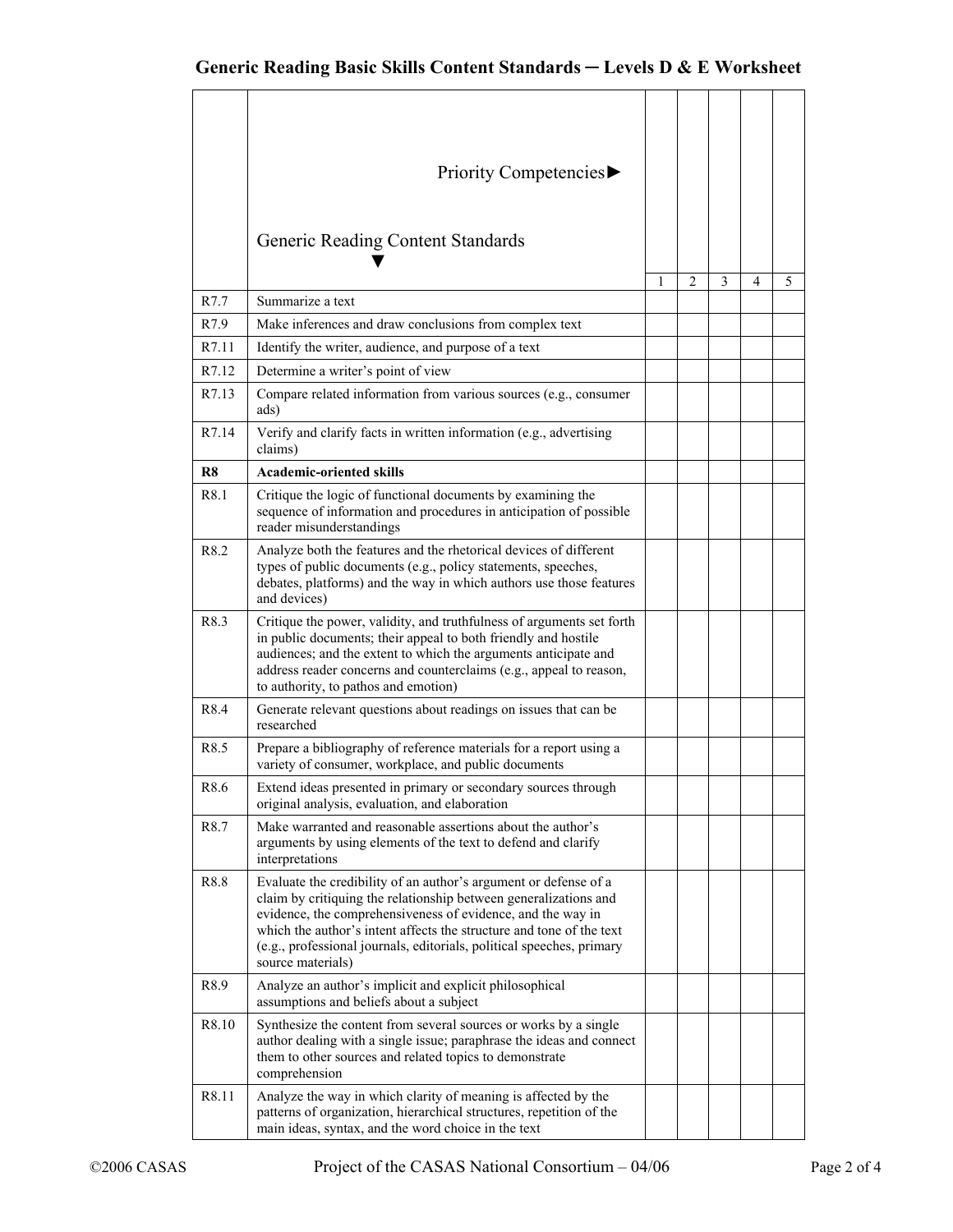## **Generic Reading Basic Skills Content Standards ─ Levels D & E Worksheet**

|       | Priority Competencies<br><b>Generic Reading Content Standards</b>                                                                                                                                   | 1 | 2 | 3 | 4 | 5 |
|-------|-----------------------------------------------------------------------------------------------------------------------------------------------------------------------------------------------------|---|---|---|---|---|
| R9    | <b>Literary analysis</b>                                                                                                                                                                            |   |   |   |   |   |
| R9.16 | Articulate the relationship between the expressed purposes and the<br>characteristics of different forms of dramatic literature (e.g.,<br>comedy, tragedy, drama, dramatic monologue)               |   |   |   |   |   |
| R9.17 | Compare and contrast the presentation of a similar theme or topic<br>across genres to explain how the selection of genre shapes the theme<br>or topic                                               |   |   |   |   |   |
| R9.18 | Determine and articulate the relationship between the purposes and<br>characteristics of different forms of poetry (ballad, lyric, couplet,<br>epic, elegy, ode, sonnet)                            |   |   |   |   |   |
| R9.19 | Analyze interactions between main and subordinate characters in a<br>literary text (e.g., internal and external conflicts, motivations) and<br>explain the way those interactions affect the plot   |   |   |   |   |   |
| R9.20 | Determine characters' traits by what the characters convey about<br>themselves in narration, dialogue, dramatic monologue, and<br>soliloquy                                                         |   |   |   |   |   |
| R9.21 | Compare works that express a universal theme and provide<br>evidence to support the ideas expressed in each work                                                                                    |   |   |   |   |   |
| R9.22 | Analyze and trace an author's development of time and sequence,<br>including the use of complex literary devices (e.g., foreshadowing,<br>flashbacks)                                               |   |   |   |   |   |
| R9.23 | Recognize and understand the significance of various literary<br>devices (figurative language, imagery, allegory, symbolism) and<br>explain their appeal                                            |   |   |   |   |   |
| R9.24 | Interpret and evaluate the impact of ambiguities, subtleties,<br>contradictions, ironies, and incongruities in a text                                                                               |   |   |   |   |   |
| R9.25 | Explain how voice, persona, and the choice of a narrator affect<br>characterization and the tone, plot, and credibility of a text                                                                   |   |   |   |   |   |
| R9.26 | Explain how the tone and plot describe the function of dialogue,<br>scene designs, soliloquies, asides, and character foils in dramatic<br>literature                                               |   |   |   |   |   |
| R9.27 | Evaluate the aesthetic qualities of style, including the impact of<br>diction and figurative language on tone, mood, and theme, using<br>the terminology of literary criticism (Aesthetic approach) |   |   |   |   |   |
| R9.28 | Analyze the way in which a work of literature is related to the<br>themes and issues of its historical period (Historical approach)                                                                 |   |   |   |   |   |
| R9.29 | Analyze a work of literature, showing how it reflects the heritage,<br>traditions, attitudes, and beliefs of its author (Biographical<br>approach)                                                  |   |   |   |   |   |
| R9.30 | Analyze characteristics of subgenres (e.g., satire, parody, allegory,<br>pastoral) that are used in poetry, prose, plays, novels, short stories,<br>essays, and other basic genres                  |   |   |   |   |   |
| R9.31 | Analyze the way in which the theme or meaning of a selection<br>represents a view or comment on life, using textual evidence to<br>support the claim                                                |   |   |   |   |   |